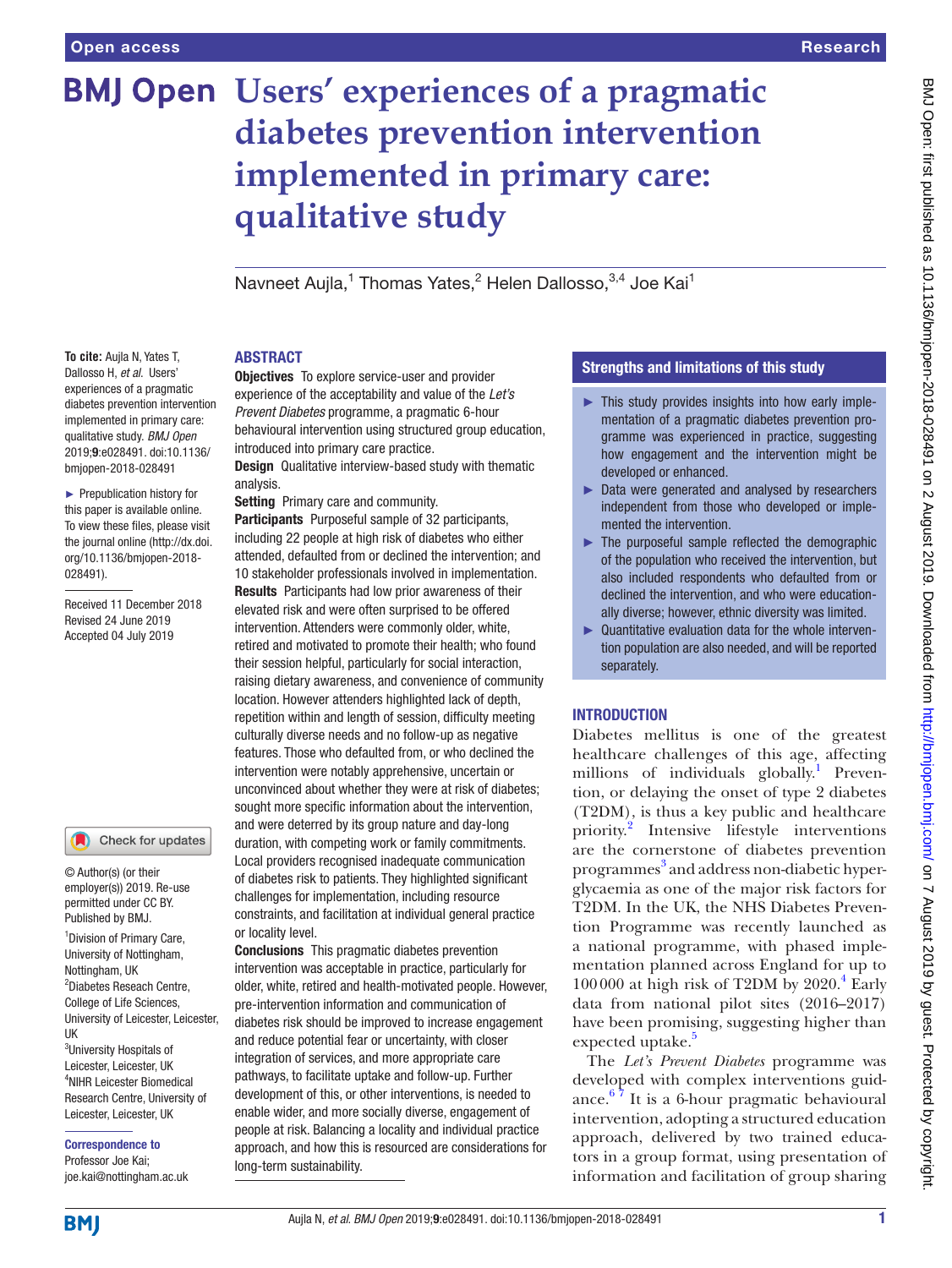of experiences and interaction (further details reported elsewhere). $8-11$  It uses a theory-driven, person-centred written curriculum, designed to target perceptions and knowledge of diabetes and diabetes risk as well as the motivational and volitional determinants of behaviour change, including self-efficacy, goal setting and self-monitoring. The programme is aimed at supporting individuals with a high risk of T2DM to better understand what their risk means and to set goals for weight loss, a healthy diet and increased physical activity. The programme was designed for a primary care setting and was evaluated in a randomised controlled trial. $8^{10}$  This suggested that delivering this programme in primary care could lead to modest reductions in the risk of T2DM.<sup>8</sup> However, 23% of those consenting and randomised to the intervention did not attend the first 6-hour education session, and 71% failed to attend annual 'refresher' sessions.[10](#page-9-7) Those 29% who completed two annual 3-hour refresher sessions reduced their risk of developing T2DM by up to  $90\%$ .<sup>10</sup> Similar poor uptake and adherence is reported in other community-based diabetes prevention programmes.<sup>11-13</sup>

The aim of diabetes prevention is to be effective, acceptable and feasible across the breadth of the population at high risk, rather than just in those willing to sustain attendance in controlled trial settings. Greater understanding of people's views of intervention delivered in the 'real world' is needed. Working with general practices in one English region, the *Let's Prevent Diabetes* programme was introduced into routine healthcare for a 1-year pilot period. In this qualitative study, we explored what helped or hindered engagement with this intervention; and its perceived value and acceptability in practice from the perspectives of those receiving or implementing the intervention.

## **METHODS**

Context: implementation of *Let's Prevent Diabetes* programme A federation of nine general practices in an East Midlands locality with a diverse population of 166100 (40% aged 30–59 years) implemented the *Let's Prevent* intervention for 12 months. Educational resources (such as food models) were tailored to the local population, including Eastern European and Bengali communities, informed by presentation and discussion at community engagement events and consultation with patient and public involvement representatives. However, programme delivery was in English without translation of materials due to funding restrictions. Intervention sessions tailored to different ethnic groups were scheduled, but cancelled due to difficulty filling them, meaning all sessions were delivered to 'all comers'. A patient referral pathway was agreed after stakeholder meetings with general practitioners (GPs), practice nurses and practice managers. Six people with health or exercise facilitation backgrounds (eg, practice nurses, health promotion educator) were recruited and trained to deliver *Let's Prevent*, using a 2-day standardised and accredited programme for trainers at

Leicester Diabetes Centre.<sup>14</sup> The intervention was delivered to groups of 6–10 people, in a 6-hour session, in community settings, such as public library or community centre adjacent to a large primary care centre. A locality administrator coordinated delivery for 12 months. This included running database searches in the general practices to identify patients at elevated diabetes risk (routine glycated haemoglobin of  $42-46.4$ mmol/L  $(6.0\% - 6.4\%)$ within the previous 24 months), sending letters from practices informing them of their elevated risk, with invitation to the *Let's Prevent Programme*. Where possible, this was also followed-up by a telephone call from the administrator to invitees.

#### Sampling and data generation

We conducted one-to-one semi-structured interviews with people at high risk of T2DM invited to the *Let's Prevent* programme. A purposeful sample was sought to include a range of demographic, practice and those who attended, accepted invitation but did not attend, or declined the intervention. Interviews were facilitated with use of a topic guide, and explored views and experiences of the *Let's Prevent* intervention; barriers and facilitators to participating; and impact of attending the education session. This included seeking views about the process of being invited; motivation for attendance or reasons for non-attendance; the intervention's approach and relevance and reported behaviour change following participation. In parallel, we conducted semi-structured interviews and a focus group discussion with local stakeholders involved in the commissioning, facilitation and implementation of the intervention. We sought insights into barriers, enablers and contextual issues for the intervention, and explored views on its feasibility, acceptability, sustainability and effectiveness. A purposive sample was sought to reflect diversity of stakeholder experience and involvement in the intervention, including primary care clinical commissioning group (CCG) leads, intervention administrator, GPs, practice nurses, practice managers and educators delivering the intervention. The interviews and the group discussion were conducted by an experienced qualitative researcher (NA), who was not involved in development of the intervention. One-to-one interviews were conducted either face to face or over the telephone, according to participant preference, and lasted up to 30min. All participants provided full written or audio-recorded consent prior to being interviewed.

## Data analysis

All interviews and group discussions were audiotaped and transcribed verbatim. Data were analysed thematically, informed by a constant comparison approach.<sup>15</sup> Analysis was undertaken concurrently with data generation, until saturation of themes. Data were compared within and between respondent groups (users, non-users and stakeholders), and between data from one-to-one interviews and group discussion for stakeholders. Data were reviewed, and emerging themes developed by both the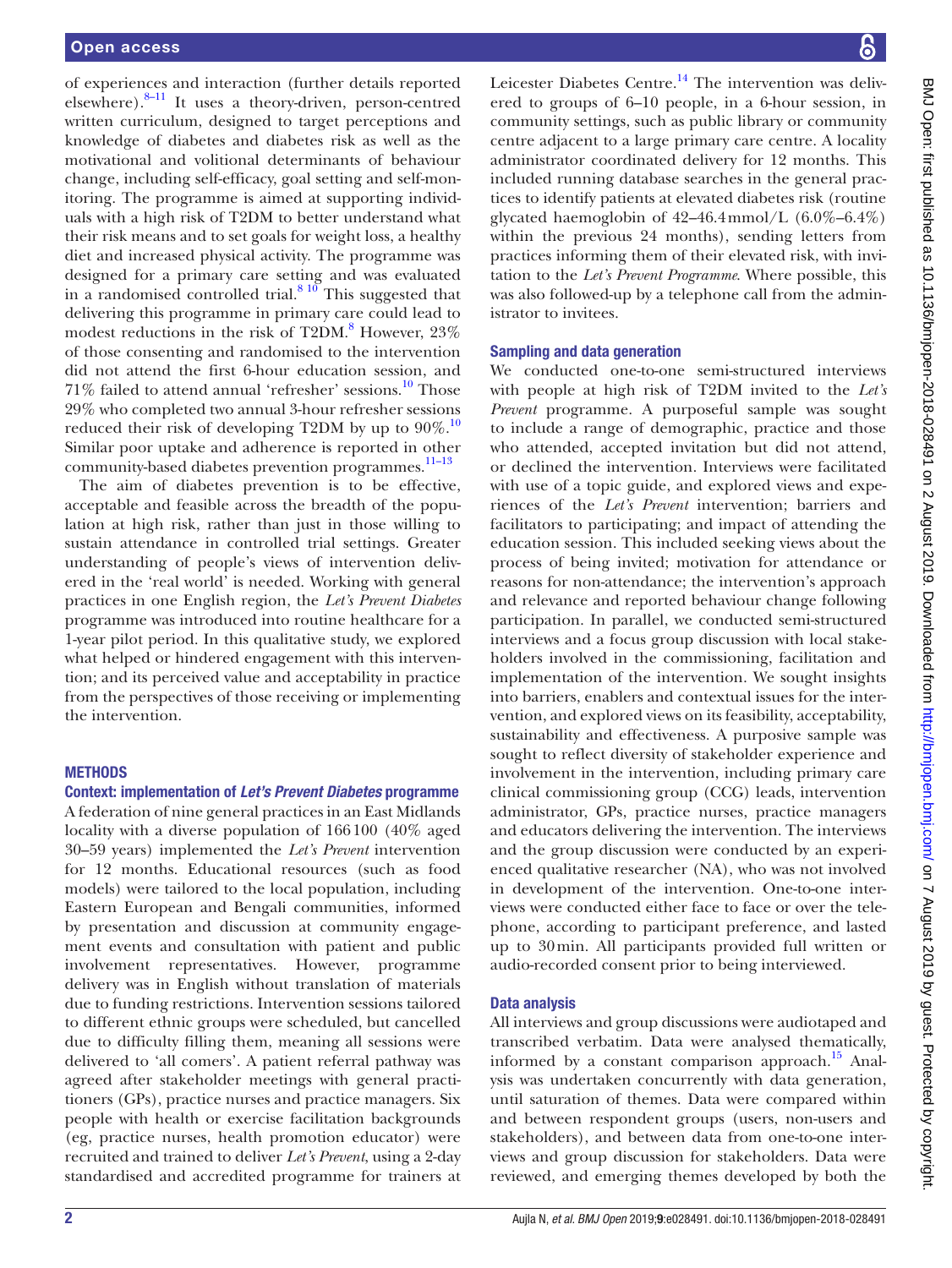field researcher (NA), and another senior researcher (JK), with collective backgrounds in health psychology, health service research and clinical primary care. NA and JK were not involved in the development or implementation of the intervention.

# Patient and public involvement

The project approach was developed with local community members, including stakeholder meetings to develop and prioritise research questions and methods, in accordance with relevant guidelines.<sup>16</sup> This informed the qualitative approach, and included review of, and feedback on recruitment method, invitation letters, study information and consent forms by patients and other community stakeholders, with distribution of a summary of findings to all participants.

# **FINDINGS**

## **Context**

During the 12-month implementation period, 2053 patients from the nine general practices were identified at high risk of T2DM and invited to attend the programme. In total, 417 booked to attend (20% of those invited) with 369 individuals subsequently attending (16.5% of those invited) of whom two-thirds were aged over 60 years (mean 67.4 years, range 33–94 years), 52% were female, with over 76% of self-defined white-British ethnicity.

## Sample

Ultimately, 32 participants were purposefully sampled and interviewed (of 60 participants willing to be interviewed). This included 10 health professionals involved in local implementation (6 interviewed one to one, 4 participated in group discussion, including primary care practitioners, intervention facilitator/educators, commissioning leads) and 22 people at high risk of T2DM, summarised in [table](#page-2-0) 1, who had either attended the *Let's Prevent* programme (n=15), or who had booked onto a session but did not attend or who declined the offer of intervention (n=7).

## Experience of diabetes prevention offer

Most participants had been surprised to receive the invitation from their general practice informing them that they were at high risk of T2DM (ie, they had 'prediabetes') and offering an intervention. These participants had not been previously aware of their risk and perceived insufficient involvement from their GP in relation to their referral for intervention [\(box](#page-3-0) 1). For some, their surprise at receiving an invitation provoked them to confront or try to make sense of their diagnosis of prediabetes. However, others had partly anticipated this from growing awareness of T2DM in the media or from personal experience such as their family history [\(box](#page-3-0) 1). Some had discussion of blood test results with their GP, and had expected the invitation to attend the intervention [\(box](#page-3-0) 1).

<span id="page-2-0"></span>Table 1 Characteristics of participants with elevated diabetes risk

|                                                                    | $N=22$           |
|--------------------------------------------------------------------|------------------|
| Mean age in years (range)                                          | $65(41 - 83)$    |
| Gender                                                             |                  |
| Female                                                             | 12               |
| Male                                                               | 10               |
| Self-defined ethnicity                                             |                  |
| White-British                                                      | 19               |
| South-Asian                                                        | $\mathcal{P}$    |
| Chinese                                                            | $\mathbf{1}$     |
| Educational level completed                                        |                  |
| No formal education                                                | 4                |
| School                                                             | $\overline{7}$   |
| College                                                            | 3                |
| <b>University</b>                                                  | $\overline{7}$   |
| Existing long-term condition (eg, hypertension,<br>osteoarthritis) | 16               |
| Self-reported current health promoting activities                  |                  |
| Regularly active (eg, gym, sport)                                  | 2                |
| Moderately active (eg, walking dog, gardening)                     | 11               |
| Inactive                                                           | 8                |
| Mean body mass index (range)                                       | 28.7 (20.4-37.3) |

There were similar perceptions among most of those who had accepted and agreed to attend the intervention but who did not do so, and those who had simply declined the offer to attend. Some were apprehensive, having not had adequate information or follow-up of previous testing, or felt they were not a candidate for T2DM given a lack of symptoms. Others had only a vague awareness of their risk of developing T2DM from prior tests at their practice. They were unclear about the results from these tests or puzzled that these had not prompted any intervention thus far. In the context of their lack of preparedness, uncertainty or concerns, none of these participants opted to accept the invitation to attend the intervention or to actually attend having originally accepted the offer [\(box](#page-3-0) 1).

## Influences on uptake of intervention

Many who decided to attend the intervention education sessions appeared to be highly conscious and proactive about their health. For them, the decision to engage with the programme was an obvious choice [\(box](#page-4-0) 2). They anticipated the value of attending, particularly to gain, and be empowered by knowledge of how to reduce their risk of developing T2DM. Family history of diabetes also appeared an important motivation for attending.

Among those who had declined the intervention, several felt they did not want to worry about a condition that they had not yet developed, or highlighted other competing commitments or priorities such as their work, family, volunteering or other health appointments.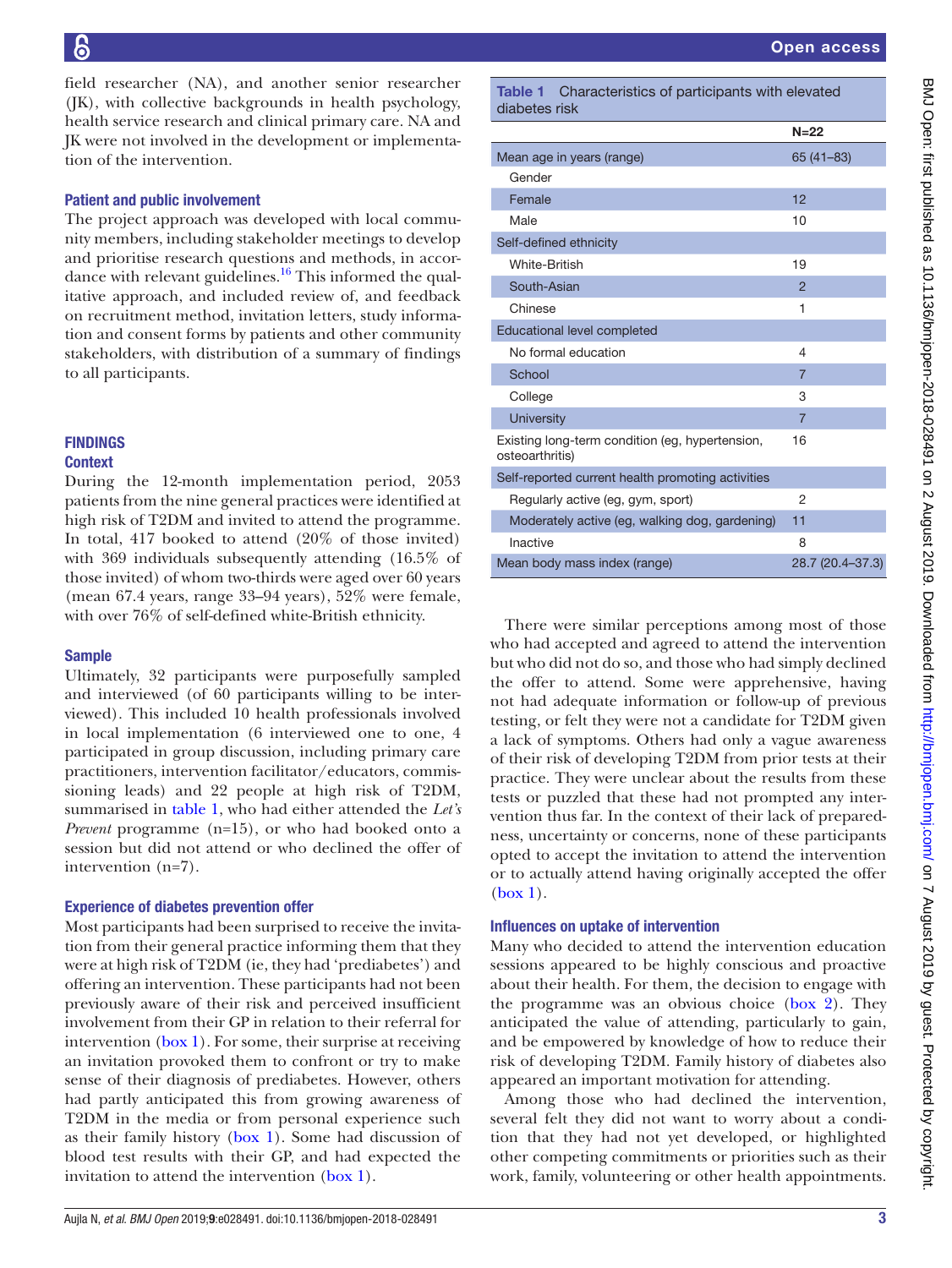# Box 1 Experience of diabetes prevention offer

# <span id="page-3-0"></span>Surprised to learn of risk, with intervention offer:

That is the first I knew about it, I had no idea that I was at any risk at all (…) I was a bit surprised, I thought it must be somebody else (…) nobody had ever mentioned it, you know, before. (Woman, aged 75 years, white-British, attended)

I was a little bit shocked because the doctor had given me no indication at all that I was getting to that stage of prediabetes (...) this came out of the blue. (Woman, aged 61 years, white-British, attended)

I would have liked to have been approached by the doctor before I ever got to that stage (…) the fact that the doctor had obviously got this information and had done nothing with it, on an individual basis with each patient. I think that was standard across the whole of the group [attending the intervention session] that none of them had been made aware by their doctors that they had entered this prediabetes stage. (Woman, aged 61 years, white-British, attended)

# Anticipated risk of diabetes:

There is a big history of it in my family and my mother has it, my grandmother had it, type 2 and so you know I was half sort of expecting that possibly that it was something that I might get as well—although I have been I suppose a bit blasé about that knowledge that I might get it. (Woman, aged 61 years, white-British, attended)

I think I kind of expected it (…) my Mum is diabetic as well, type 2, so you know I have an awareness of diabetes, and you know the basic link to weight … And I realise that I was significantly over weight. So it just, you know, the penny hadn't dropped. Even though there were a lot of signals to tell me that I should do something. (Man, aged 42 years, white-British, attended)

It wasn't that I was going 'oh do you know I thought that was going to happen (…) I was just waiting for it'. On the other hand, I didn't fall through the floor with surprise. I mean there is plenty of coverage about the concern in rising diabetes so I just sort of thought 'oh fine'. (Man, aged 64 years, white-British, attended)

# Offer of intervention expected—prior awareness of diabetes risk:

I knew that I had prediabetes as a result of, from getting results of previous tests (…) and that I was at risk of getting full blown diabetes (…) My GP talked to me about it. (Woman, aged 74 years, white-British, attended)

I went to the doctors for a blood test  $(...)$  That was when the doctor said your sugar levels are quite high, higher than normal  $(...)$  and he said 'we're doing a programme for prediabetics and they'll ring you up in due course'. (Woman, aged 49 years, South-Asian, attended)

She (GP) …probably said prediabetic (about blood results) but I didn't cotton on to that, and then I had this letter saying 'would I like to come?', and I said 'oh perhaps I am then'. And that's how I got to go to the course. (Woman, aged 63 years, white-British, attended)

# Response to intervention offer among non-attenders:

I was scared (…) About all of it really… and what it meant and things like that (…) I have had a blood test … perhaps a couple of months back saying there was a lot of sugar … but it has not gone any further sort of thing. (Woman, aged 70 years, white-British, accepted intervention invitation, but did not attend)

I just received a letter from the surgery (...) inviting me to take part in a some sort of day because they said that I was at risk (...) I was not happy, in as much as I didn't believe them, that I was at risk and I still don't (…) if it is that I am at risk of this diabetes, why haven't I got any symptoms, feelings or anything else? (Woman, aged 71 years, white-British, declined intervention invitation)

A bit shocked really (…) it said because of the blood results … that I could be verging on the edge… it didn't say I have got diabetes (…) that was the first I knew (…) nobody had turned around to me and said 'oh by the way you have got diabetes'. (Man, aged 72 years, white-British, accepted invitation, but did not attend)

Others indicated they already had an awareness of T2DM, and were taking active steps in their lifestyle to reduce their risk of developing the condition. Some 'decliners' were further deterred by features of the programme itself, perceiving the intervention session seemed unnecessarily long for the group format. They would have preferred a more individualised approach [\(box](#page-4-0) 2).

# Information needs

Participants' views about the information shared at the time of being offered the intervention were varied. Some attenders regarded the information in their invitation letter as sufficient to help them make an informed decision, or that any more information at that stage would have been unnecessarily anxiety-provoking. However, others felt that being told about their high risk of T2DM

via letter suggested a problem that was not serious, and that a telephone or face-to-face consultation with the GP or being given a formal diagnosis of 'prediabetes' may have been more helpful [\(box](#page-5-0) 3). This mirrored views of some of those who declined the intervention ([box](#page-5-0) 3).

Others were less satisfied with the information that they had received, but still attended the education sessions. These participants sought more prior individualised information about identification of their risk of developing T2DM, including their blood test results, more information on prevention of T2DM and on the specific content of the intervention [\(box](#page-5-0) 3). Others suggested that it would have been preferable to have been referred more directly, having seen their GP, rather than receiving a mailed invitation.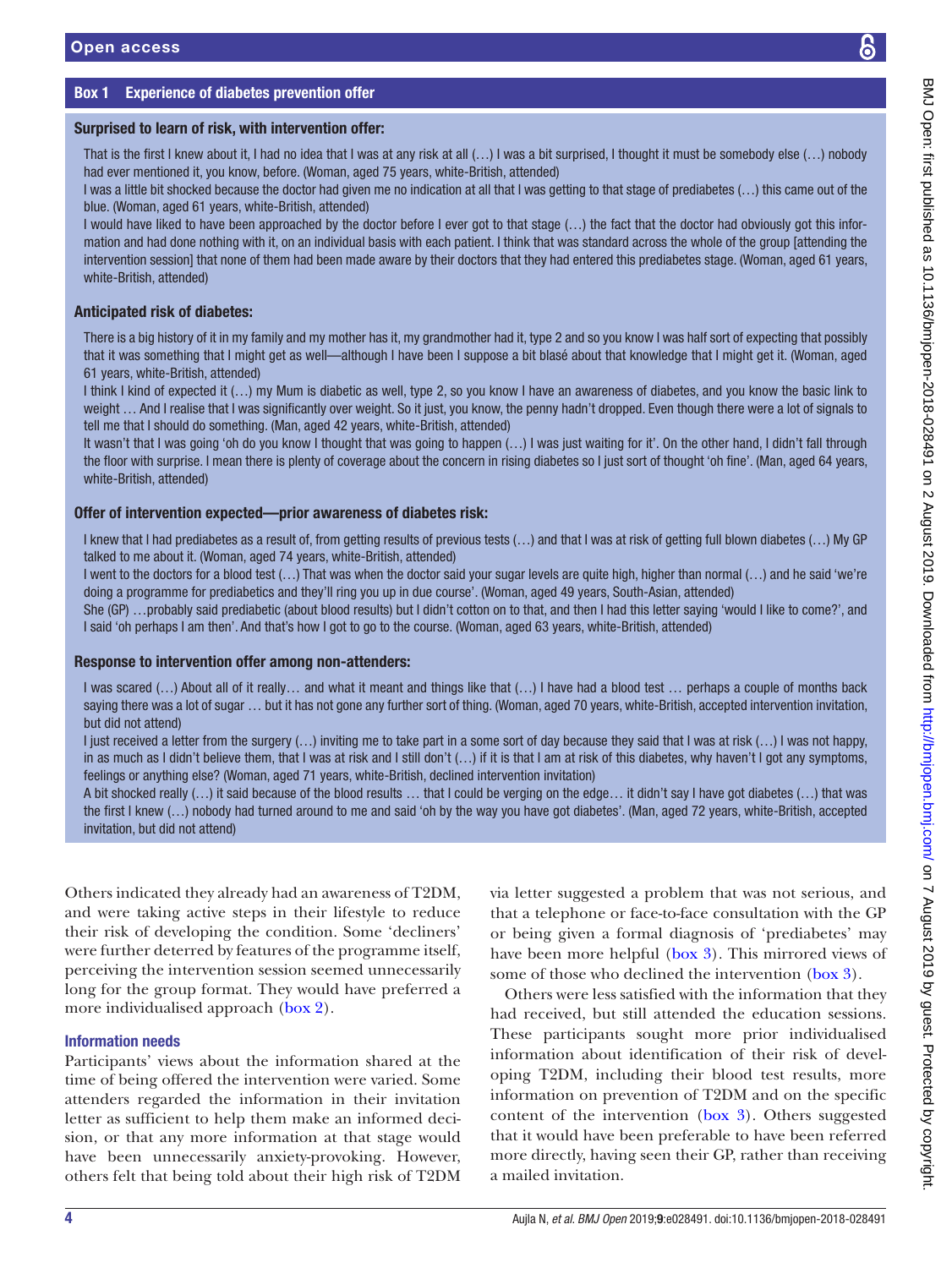# Box 2 Influences on uptake of intervention

## <span id="page-4-0"></span>Motivations for attending:

If I was at risk then I better go and find out why I am at risk and what I should do about it. (Woman, aged 75 years, white-British, attended) When you've got a problem, it's ridiculous to ignore it and just merrily carry on your own sweet way, without taking notes. (Man, aged 65 years, white-British, attended)

Well my family history. I don't want to be diabetic (...) so I was very happy to gain all the knowledge I could to prevent me becoming diabetic. (Woman, aged 63 years, white-British, attended)

I know quite a lot about diabetes but I thought I might learn something new (…) if I can prevent diabetes from say occurring in 2 years but if I get another 10 years without then yes it would be greatly benefit you know. (Man, aged 65 years, South-Asian, attended)

#### Reasons for not engaging:

I contacted them and apologised but I considered that my (other health problem) was more important (...) I am not going to start worrying about something I haven't got yet. (Woman, aged 83 years, white-British, accepted intervention invitation, but did not attend) I am aware of type 2 diabetes, I try...to keep active, I try to eat a healthy diet, I certainly don't have lots and lots of fizzy drinks (but the) actual commitment to it (…) I don't work, but I have a lot of commitments (…) I didn't feel I could commit to something like that. (Woman, aged 66 years, white-British, declined intervention invitation)

The problem seems to be (it's) a whole day which to me seems very, very long (…) I thought 'no not worth bothering'…I couldn't understand why it takes so long, … from morning until afternoon (…) you switch off …by the time you have finished lunch your mind is not interested anymore so the rest of the afternoon session is just put to waste. (Man, aged 65 years, Chinese, declined intervention invitation)

I didn't feel that I needed a day …, you know with a load of other people, you know a group session, it is not my way. If…they feel that there is something wrong with me, I expect them to ring me and say 'I want to see you'. (Woman, aged 71 years, white-British, declined intervention invitation)

Some felt a lack of this range of information may have deterred other people from attending, and this was indeed underlined by those people who did not attend ([box](#page-5-0) 3). While the nature of information required by non-attendees (more individualised rather than generic) was similar to those who attended the education sessions ([box](#page-5-0) 3), it appeared unlikely that this would have altered peoples' decision about non-attendance.

## Intervention content, delivery and impact

Most attenders were generally positive about their education session. In particular, they enjoyed interaction with others; the resources provided (booklets and pedometers); dietary information and group format, which they found socially supportive, helpful and encouraging ([box](#page-6-0) 4). They felt that they gained knowledge about T2DM that was relevant to their prediabetes status. These participants also felt that the educators were friendly, skilled and knowledgeable. They found booking onto the

programme was easy, with flexible timing to choose their preference, including weekends. However, few sought a Saturday session, with only 4 of 48 programme sessions thus arranged on a Saturday. Other practical aspects of the programme that attendee participants liked included the convenience and accessibility of community venues, such as public library or a local community centre, in walking distance or with ease of parking [\(box](#page-6-0) 4). These attendee participants were largely retired, working parttime or self-employed, or did not work for health or other reasons, and found it straightforward to attend the education sessions.

However, attendees identified a range of challenges for the intervention. Several acknowledged it was attempting to cater for the needs of a broad range of people, within resource constraints, rather than providing more tailored individualised advice and guidance [\(box](#page-6-0) 4). Some found the sessions too general and untargeted. South-Asian participants, who had taken time off from work to attend, found their session did not cater to their cultural needs in relation to diet or feeling at ease in the session ([box](#page-6-0) 4). In particular, they noticed a lack of other South-Asian attendees, and felt discomfort in a large group, preferring a less intimidating small group or individual one-on-one format.

Over half of those who attended sessions, including those who enjoyed them, felt that spending 6hours was too long and onerous. They perceived there was a large volume of information that was repetitive, found the approach could be patronising at times or that the educational content lacked appropriate depth ([box](#page-6-0) 4). Other practical concerns were identified. For example, several participants noted that while being offered a pedometer as part of the intervention was an advantage, they had found theirs was broken ([box](#page-6-0) 4).

Most attendees felt that they had benefited and learnt something from the education session. They felt that it had enhanced their awareness of bad habits, and encouraged them to make lifestyle changes, particularly improving their diets, and for some participants, getting more exercise. Many found it helpful to learn more about the food 'traffic light' system, which they could use when buying food at the supermarket, although noted that they were already quite health conscious prior to attending [\(box](#page-6-0) 4). However, some perceived little gain. They felt the session had been superficial and not afforded practical help, or had provided broad information-overload at the expense of more focused guidance. Echoing earlier concerns about the process of referral and pre-intervention information, several participants were unclear about how to get further support or follow-up after the intervention, including their GP, and were uncertain about pursuing this for themselves [\(box](#page-6-0) 4).

#### Stakeholder professional perspectives

Stakeholders implementing the intervention perceived the education sessions to be a useful resource, and the programme to be positively experienced by staff and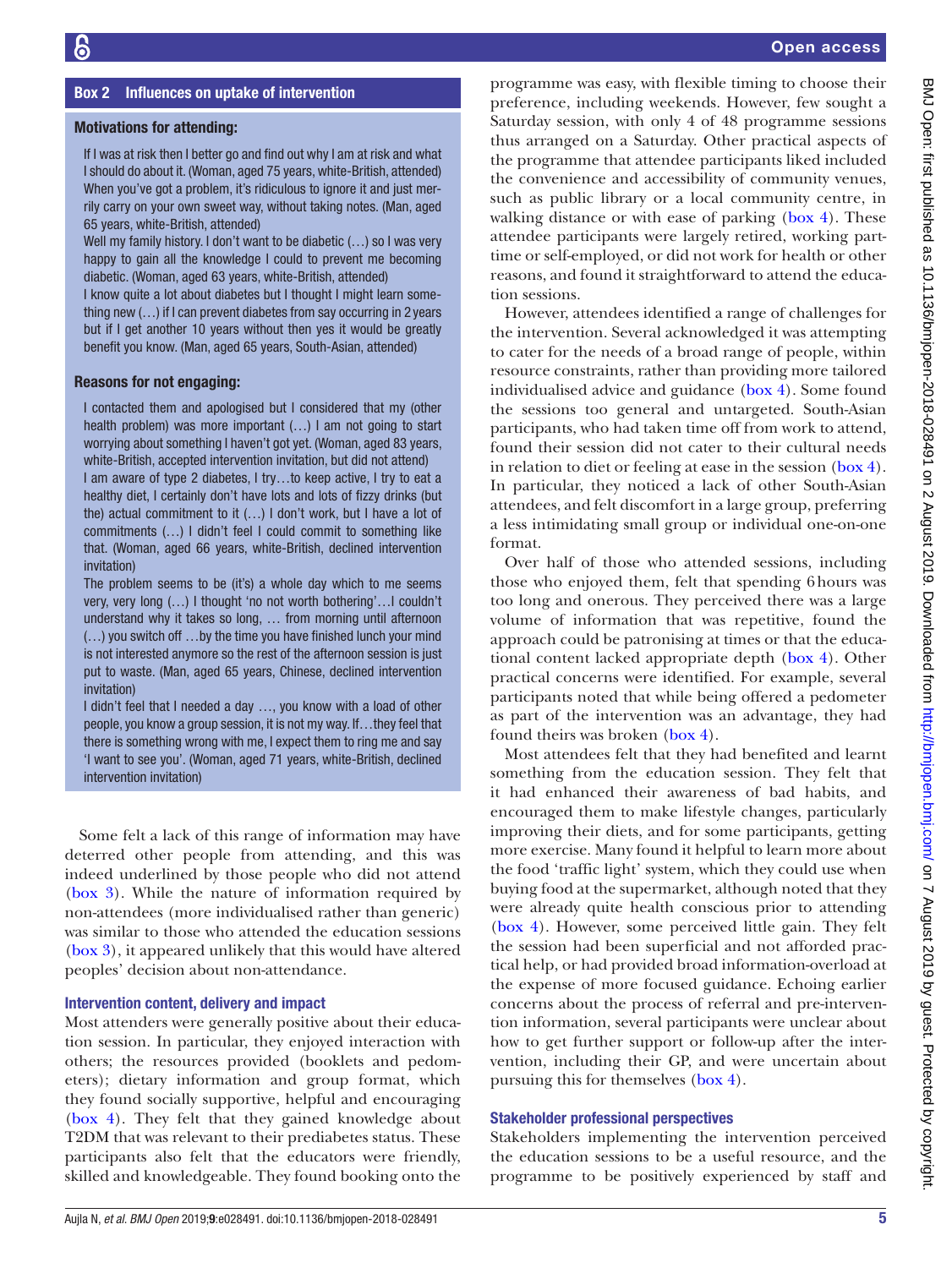# Box 3 Information needs

## <span id="page-5-0"></span>Adequacy of information with the intervention offer:

I suppose I didn't take it as being that serious….I mean if you'd been given serious results, you know….you'd have perhaps preferred a face to face meeting. But as it was, it was more of a warning notice than anything else, and no I think it was handled fine. (Man, aged 65 years, white-British, attended)

I think there was sufficient information that—I think the main points were that, you know, this is my condition, that this course is going to help you deal with it. (Man, aged 42 years, white-British, attended)

I think the letter was OK. It's just that if they'd said I was 'prediabetic', it would have made more sense. (Woman, aged 64 years, white-British, attended)

I think what I had at the time was probably sufficient, because I think if they sent out a lot of the other stuff it would have probably rung even more alarm bells. (Woman, aged 61 years, white-British, attended)

## Desire for greater information with intervention offer—among attendees:

I didn't receive any information (about) why I was being called (…) I think some people probably had the letter and didn't bother to go (…) I didn't know why I was going…why I was at high risk. (Woman, aged 75 years, white-British, attended)

They perhaps could have just a little bit more information…. on what you know what it is to prevent diabetes. (Woman, aged 48 years, white-British, attended)

It most probably would have been better for the doctor to have told me. I think that would have been better than just having the letter out of the blue. (Woman, aged 80 years, white-British, attended)

All it said was 'bring sandwiches, it's a whole day thing', and that was it really. And 'book up to attend' (…) I'd like a bit more on what to expect, yeah. I'd like a bit more information on what the programme is about, what the day is going to be, you know like an agenda. (Woman, aged 49 years, South-Asian, attended)

I would have preferred a telephone call to say come in and see the doctor (…) that could have been explained to me before I got there (intervention session), you know what the problem was. (Man, aged 68 years, white-British, attended)

# Insufficient information provided with offer—non-attendees:

I couldn't understand what it is all about, I know yes it is 'diabetic' but you know (…) other than saying you start at 9 in the morning and finish about 4 in the afternoon, bring your own sandwiches … For (…) one whole day session, what is the content?, why take the whole day?, I need some explanation, at least then you can actually visualise why it takes all day. (Man, aged 65 years, declined intervention)

I would have preferred (information about) the symptoms and things like that and if it is hereditary … because I have got a big family because my son has got second diabetes, class two and ... you know what chance is it of me getting it. Some sort of information like that you know (...) (Woman, aged 70 years, white-British, agreed but did not attend)

If they had given me my personal information 'we feel you're at risk because of this, this and this', I would have taken it seriously. But it looked to me like it was a standard letter that was sent out to everybody, well we can't all be the same (…) I would have liked them to have given me the reasons that they had sent me the letter. (Woman, aged 71 years, white-British, declined)

It probably would have been helpful (if approached by general practice) but it still wouldn't have changed the circumstances (attended or not). (Man, aged 72 years, white-British, Agreed but did not attend)

patients. However, some primary care stakeholders questioned feasibility and sustainability because of limited time and financial constraints, for staff and for patient engagement. They suggested other less time-consuming and potentially cost-effective ways to deliver prevention information to those at risk were also needed, including audio-visual or online resources. Stakeholders further debated a tension between adopting a locality-wide model of primary care to deliver sessions in the community as happened here, or a model of intervention facilitation within individual general practices themselves as part of routine care, or achieving an appropriate balance between the two. Some suggested the principal reason the intervention was implemented was because the GP Federation facilitated the identification of eligible participants and organised the invitations on behalf of practices, using a locality-based coordinator, which reduced the workload of busy general practice teams. In contrast, others felt resourcing and initiating more of this work,

for example, with a designated individual, within each general practice would have been preferable, to increase patient engagement and awareness of their elevated risk, to facilitate referral to the intervention ([box](#page-7-0) 5).

Reflecting on the intervention programme, stakeholders identified several issues that had not been actively anticipated. This included the generally low awareness patients had of their high risk of T2DM, how this may have affected engagement and the need for this to be improved before referral or with offer of intervention. They underlined the absence of clear prevention pathways hereto for people they identified at high risk of T2DM, and the wider ethical challenge this posed [\(box](#page-7-0) 5). Stakeholders felt this was an issue that general practices were increasingly aware of, and trying to address. Similarly, they identified the importance of follow-up and continuity of support for prevention, with potential for general practices to undertake this and monitor patients to capitalise on investment in the intervention [\(box](#page-7-0) 5).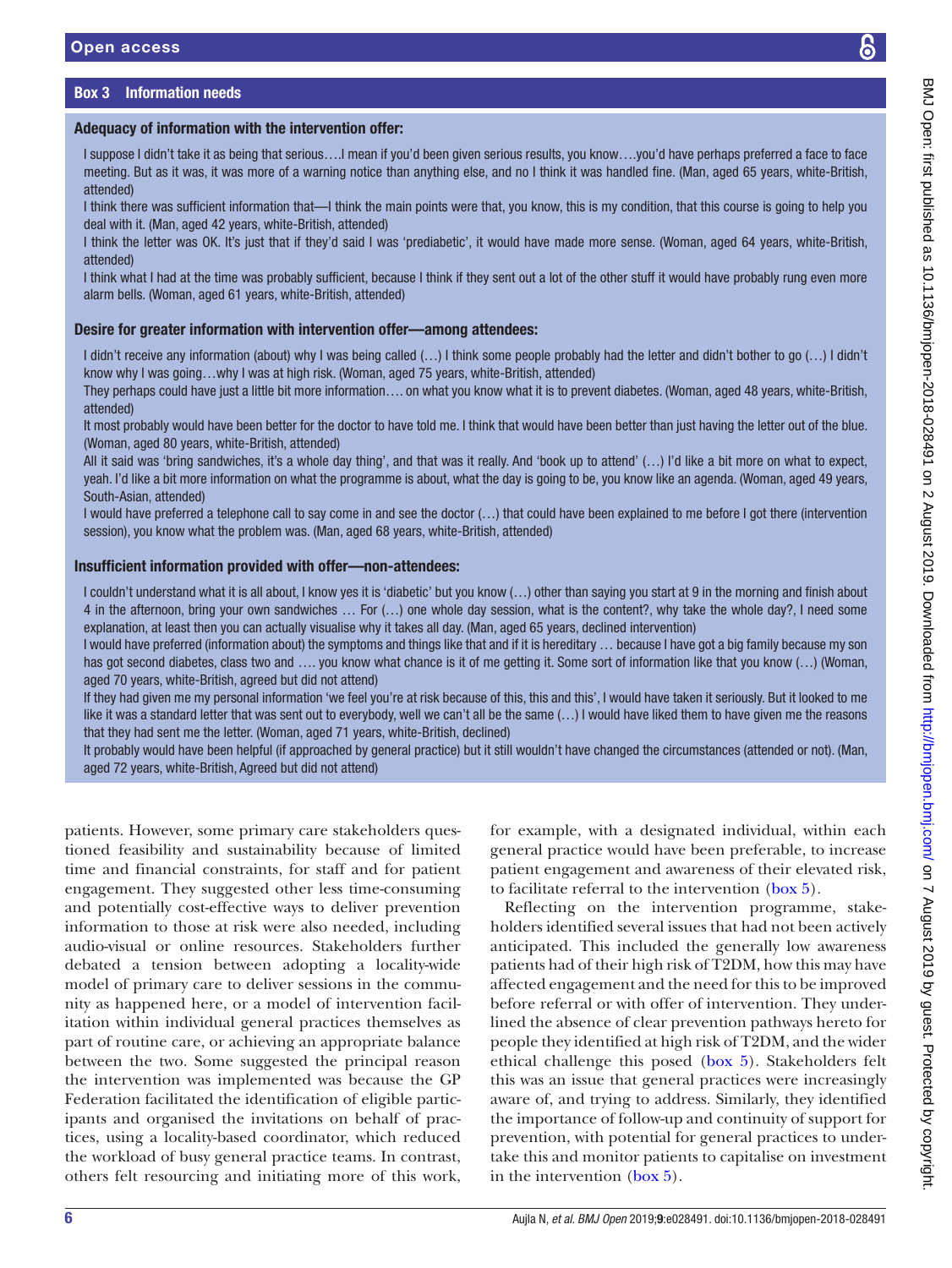# Box 4 Intervention content, delivery and impact

#### <span id="page-6-0"></span>Positive aspects—interaction and information:

I thought it was very good (…) they were able to answer questions…. And they also told us things that we weren't aware of (…) They didn't try and put doom and gloom, or force it down your throat. They just gave you the facts and they put in a fairly, I'd say light hearted, more friendly fashion. (Man, aged 65 years, white-British, attended)

It was good, because you heard other people's stories. (Man, aged 65 years, white-British, attended)

I didn't really know … there is too much glucose in the blood and the pancreas struggles (….) And so I learnt all about that with the others which was very interesting and very helpful. (Man, aged 71 years, white-British, attended)

#### Practical convenience and accessibility:

Being nearly retired getting the time off to do it wasn't a problem and there was a number of venues that I could pick from…, at the most appropriate day. And that was good. (Man, aged 71 years, white-British, attended)

It was right beside … my doctors. So I knew where it was. And it was a very nice place, a venue to go to. (Woman, aged 63 years, white-British, attended)

The venue was local, I only work part-time, so that wasn't an issue. (Man, aged 68 years, white-British, attended)

#### Challenges of generic programme and cultural relevance:

There were obviously people with a range of circumstances (…) they sort of started off with some generalities, there wasn't an assumption about people's level of knowledge (…) Until the group assembles, the (facilitators) actually have no idea how receptive their potential audience is going to be. (Man, aged 64 years, white-British, attended)

I don't suppose they have got time to get every patient in and discuss their own (individual) issues… (Man, aged 68 years, white-British, attended) It was daunting at first  $(...)$  it was about 20 odd  $(...)$  it was quite a large group. I would have preferred a smaller group  $(...)$  or an individual session (…) Obviously with finances and resources, they can't do that. It's got to be a general thing (…) but obviously with my ethnic background, …(and) being vegetarian as well, I asked a question about the carbs …. and how do I increase the protein intake, and they really couldn't answer any of those questions. ... Exercise I get, but the food wise, doing curries and that, how do I adapt? (...) it wasn't for me, you know, it wasn't, for my background. (Woman, aged 49 years, South-Asian, attended)

I don't think it refers to Asian(s), you know the thing is mainly geared for the English community (…) the majority of them (attending) were English people ….I was the only Asian. (Man, aged 65 years, South-Asian, attended)

#### Challenges for intervention delivery—length and depth of session:

It needn't have lasted all day... (it) could have been condensed in to about 2 hours  $(...)$  it was far too long  $(...)$  we just kept going over the same things. Repeating itself. It was like being at infant school, …. (…) a bit condescending really. (Man, aged 47 years, white-British, attended) It was a little bit slow (…) there was kind of a bit of a waffle in it we could have done it probably in half a day (…) I found it a bit simple …. too dumbed

down for me. (Woman, aged 75 years, white-British, attended)

If it had run on much longer, it would have seemed that we were regressing to kindergarten. (Man, aged 73 years, white-British, attended)

They briefly touched on everything (….) but (the programme should) go into a bit more depth … (Woman, aged 49 years, South-Asian, attended)

Other practical concerns:

They gave us one of these pedometer things but … you know it is just a sort of very basic one. (Woman, aged 75 years, white-British, attended) I'm not convinced the pedometer's accurate. (Woman, aged 74 years, white-British, attended)

Because I work full time, I had to book a locum … so that I could have a day off, … so it did cost me quite a bit of money you know because it (intervention session) was on a week day. (Man, aged 65 years, South-Asian, attended)

## Positive impacts of intervention:

A lot of people didn't realise about these traffic lights on food—you know—I think they are a good thing (…) I have definitely started to eat a bit more fruit, again. (Woman, aged 48 years, white-British, attended)

I learnt quite a few things from it (…) We are eating a lot more sensibly now… and … well we have always walked for miles every week. (Man, aged 47 years, white-British, attended)

It was a bit of a wakeup call (...), it probably wouldn't have dawned on me that it (risk of diabetes) was an issue. (Man, aged 64 years, white-British, attended)

# Impact of attendance—concerns:

I think the whole thing was a tick box exercise to say 'right, (….) we've covered it, we've told them that they're pre diabetic, get on with it' (…) I've not come out with anything really (…) if I'd known that, … I don't think I would have bothered (…) I could have just Googled it. (Woman, aged 49 years, South-Asian, attended)

It would have been (useful) if you could take it all in. (Woman, aged 80 years, white-British, attended)

One of the (educators) said after 3months you can go and have another HbA1c done and then he said it might show a bit of difference—but nobody has contacted me. (Man, aged 65 years, South-Asian, attended)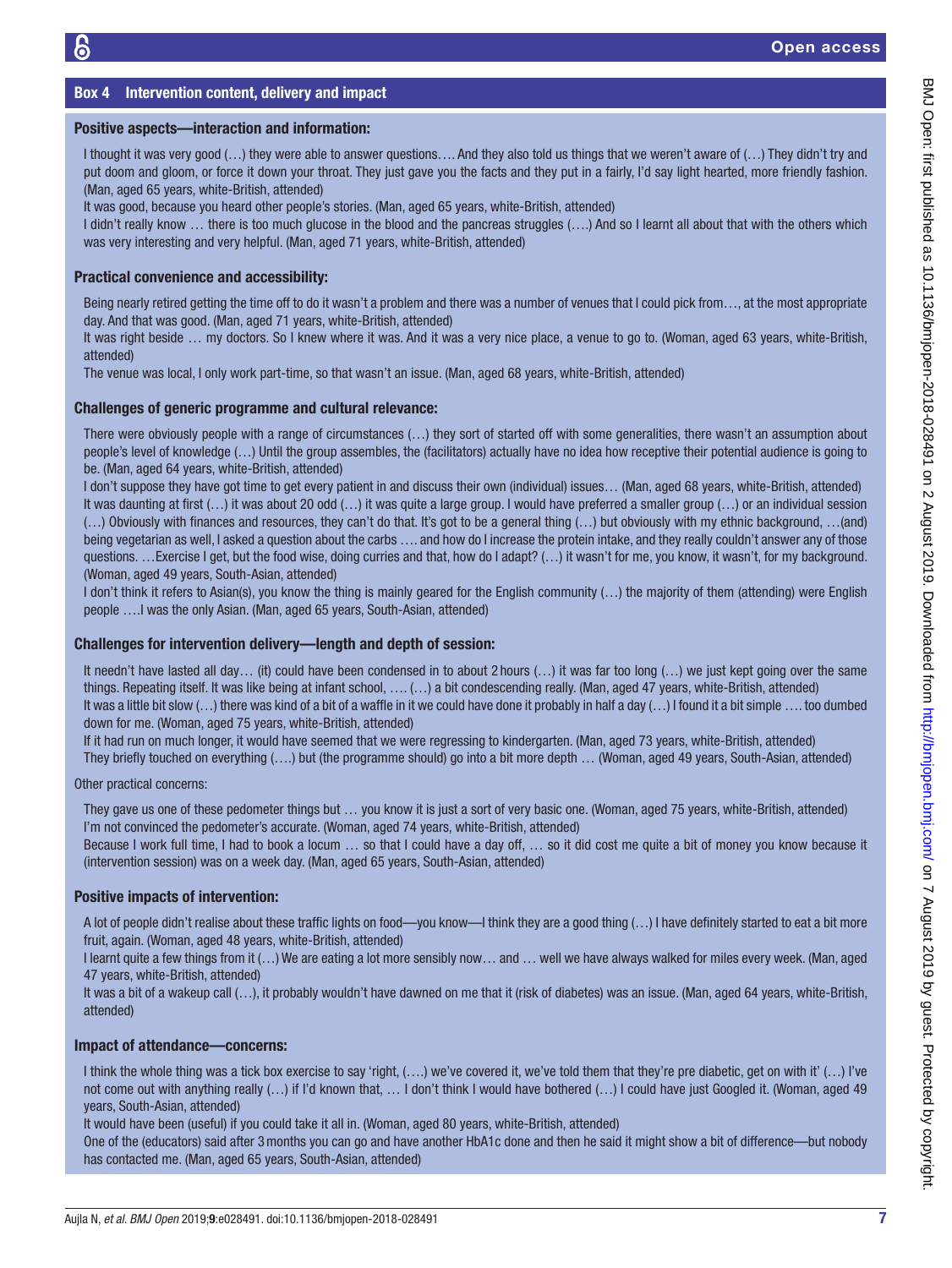## Box 5 Stakeholder professionals' perspectives

# <span id="page-7-0"></span>Approaches to supporting intervention:

The thing that made it work and the reason it did work was being able to employ the project coordinator to pick up the work on behalf of the practices. So they weren't asking practices to do any additional work that took them away from their normal day to day resource. (…) because general practice is so stretched. (General practice Manager)

I don't think it's sustainable as it is, not with a whole day programme (…) the message is very important, but I think delivering it in the current format is not really achievable under current financial constraints and also constraints for the patient in terms of time (…) I mean one way would be a… web based video …to see this programme delivered in a shorter space of time, without actually attending. (General practitioner)

The referral pathway that would be ideal was the opportunistic one where the patients (see) the GP or the healthcare professional and then are being asked and being referred on, just didn't happen. (Project facilitator 2)

I would (….) maybe fund somebody within a practice for a small number of hours… I think one of the barriers maybe people didn't quite understand who was contacting them and why and where that fitted in (…) If the receptionist (they) know or who ever contacts them, I think it gives (…) reassurance it is something worth doing and it feels more it came from your GP (…) (General practice Manager)

I think the reason why people didn't take part, whether it was because it wasn't practice based, or the main barrier was time, or whether they didn't understand quite how Let's Prevent fitted in with practices. (General practice Manager)

## Anticipating challenges for patient engagement:

So one of the first questions that you ask people [at the education session] is 'how did you find out you had prediabetes?' and most people, the vast majority … said that 'I didn't know until I got a letter inviting me to come here' I think 90% of people said that. (Intervention educator).

There were some that were really quite upset nobody had ever told them and they only found out by the letter …they were considered prediabetic. (Project facilitator 1).

You've got a register of people (with prediabetes) ….then obviously something like this (intervention) comes along and you're pulling patients off, almost with the assumption that patients know they're already on that register. (GP federation stakeholder).

It's slightly unethical really (…) To actually identify somebody at risk of something, it's like having a genetic test, for whatever and not being told the results (…) it's like we know and you don't. (Intervention educator)

The main thing is to make sure that going forward that people who did attend are monitored (…) for a change in their outcome. (General practice Manager).

# **DISCUSSION** Principal findings

This study suggests the *Let's Prevent* pragmatic diabetes prevention intervention, implemented in community practice, is acceptable and could be helpful for those choosing and able to attend. Respondents were most positive about supportive interaction with others, educator

expertise, dietary advice and local accessibility. Those who engaged tended to be older, white, often retired and with time to attend, who were motivated to and reported making changes to their lifestyle. While the challenge of offering education suitable for all was recognised, some experiences of the intervention were perceived more negatively. These included lack of depth or cultural relevance in content, finding the session overlong or repetitive, doubts about quality of pedometers provided and absence of follow-up after the intervention.

Key factors hindering engagement, with potential for harm, were lack of preparedness for the intervention offer, with low prior awareness of elevated diabetes risk. Most had little preceding communication about this. In particular, those who defaulted from, or who declined the intervention were apprehensive, uncertain or unconvinced about whether they were at risk of diabetes. They sought more specific information about intervention content, and were deterred by the day-long commitment, group format or competing obligations to work and family. Local providers welcomed the opportunity for prevention offered, but highlighted challenges for engagement, such as communication of risk to patients, and for implementation.

#### Strengths and limitations

This study provides insights into how implementation of a pragmatic diabetes prevention programme was experienced in real-life practice, suggesting how patient engagement might be enhanced, and aspects of the intervention that might be developed. The purposeful sample reflects the demographic age, gender and ethnic profile of the population who had the intervention, and local stakeholders directly involved. A particular strength is inclusion of those who declined the intervention offer or who accepted but then defaulted from attendance. Other strengths are that data were generated and analysed by two researchers of different disciplinary backgrounds, who were not involved in developing or implementing the *Let's Prevent* intervention itself. In addition, stakeholder input to study conduct was gained throughout its development, in addition to plans for implementation of the *Let's Prevent* intervention itself.

Limitations of this work should be noted. The ethnic composition of our patient sample reflected that of the population opting to receive the intervention, which was almost 80% white. In practice, this constrained the wider ethnic diversity of those willing to be interviewed. We successfully included people with a range of educational levels, and South-Asian and Chinese-origin respondents in our sample but acknowledge ethnic diversity was limited. Quantitative evaluation is also needed to help assess feasibility, with process and outcome data for the whole population approached for intervention, and this is being undertaken and reported separately. This included reasons for declining the intervention recorded for 169 people and the current findings are consistent with these.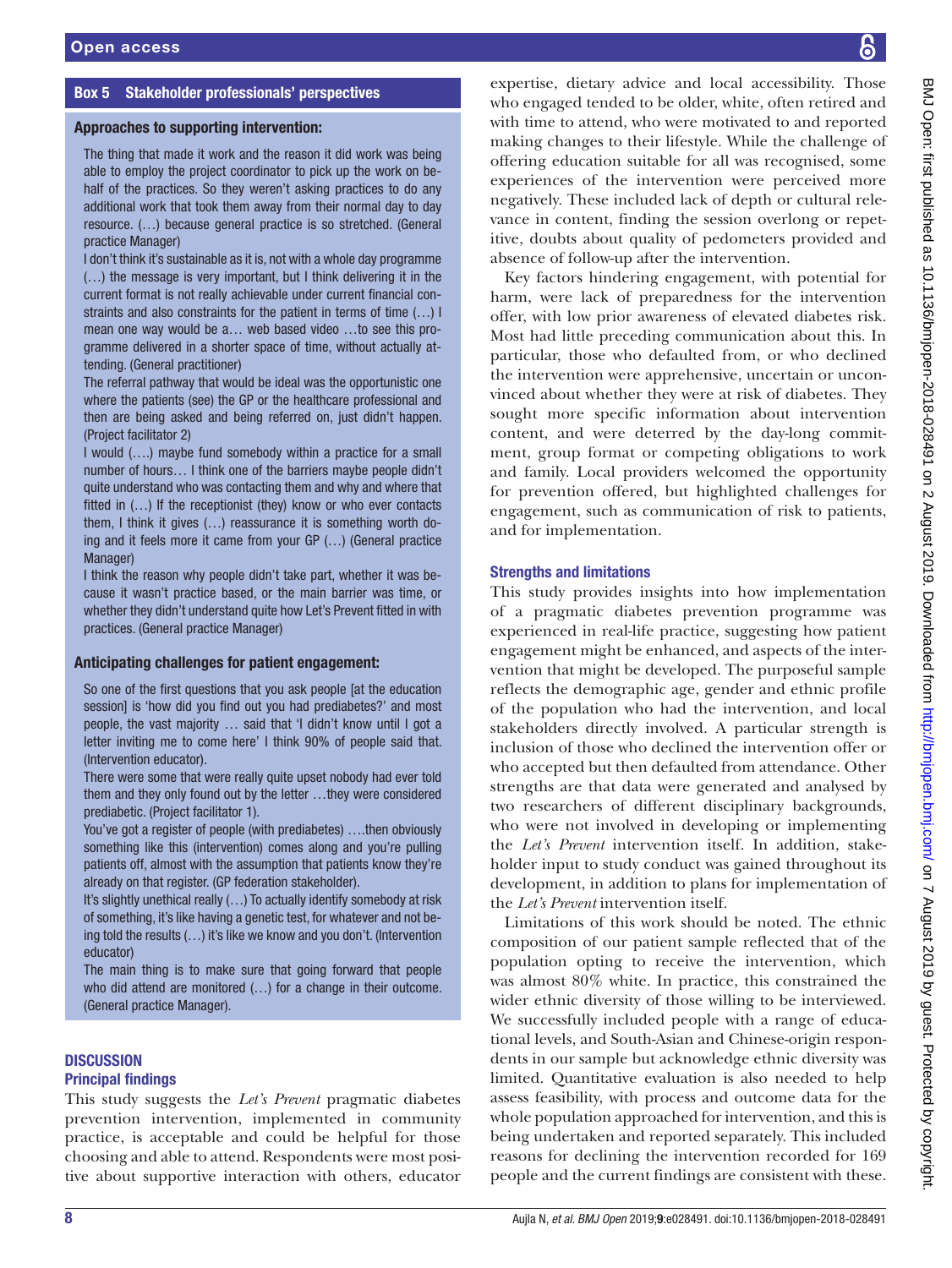Our qualitative findings should be regarded with respect to the study sample and context described.

## Relation to other studies

Recent evaluation of the first national wave of the NHS Diabetes Prevention Programme across seven demonstrator sites in 2016 reviewed service procedures for the specified intensive interventions (using structured group education, similar to *Let's Prevent*, but delivered to groups of 15–20 adults in at least 13 sessions over 9 months). That review included qualitative research with stakeholders and 21 service-users, $17$  identifying or anticipating issues consistent with the current findings. Stakeholders highlighted concerns for patient referral and uptake, the role of primary care in supporting this, longterm sustainability, intervention reach and equity. Service users reported benefit from social support of peers, and the challenges and opportunities of modifying diet. The current study adds to this work by offering experiences of a diabetes prevention intervention in more detail, by also including perspectives of those who defaulted from or declined intervention and by providing insights into the use of a more pragmatic single-session intervention. This may be of particular relevance given lower completion rates in similar US diabetes prevention programmes with increasing number or length of intervention sessions.<sup>[18](#page-9-13)</sup>

Current evidence $^{19}$  suggests the delivery and content of public health educational interventions are necessarily highly variable. While interventions may improve knowledge, skills, self-efficacy, attitudes or behaviour, for example, firmer evidence providing clearer understanding of how such changes may occur is still needed. The change approach used in the *Let's Prevent* intervention is summarised elsewhere. $8-11$  Recent work advocates more integrated approaches, for example, combining a Capabilities, Opportunities, Motivation-Behaviour model $^{20}$  with behavioural insights (such as the Messenger, Incentives, Norms, Defaults, Salience, Priming, Affect, Commitment, Ego (MINDSPACE) framework<sup>21</sup>) to promote behaviour change in the NHS Diabetes Preven-tion Programme.<sup>[22](#page-9-17)</sup>

## Implications for practice, policy and future research

Our findings underline that structured group education intervention for diabetes prevention may work well for participants who engage with and complete intervention sessions, for example, those who are older, more health conscious and from less deprived and white-European backgrounds. However, significant challenges for reaching those from socially deprived and ethnically diverse communities remain, with concerns for equity and impact, in addition to resource-related long-term sustainability. $17$  This remains true in other contexts such as diabetes screening.<sup>[23](#page-9-18)</sup>

The study emphasises how evidence accrued in a formal trial, with consenting randomised participants,  $8^{10}$  12 can differ from real-life experience (despite attempts made to culturally tailor intervention content). One intervention

model is unlikely to engage all those at high risk or be effective for all, and greater attention to the local sociodemographic context is needed. Failure to reach younger people of working age under 60 years, and in particular those from more deprived and minority ethnic communities, at highest elevated risk of diabetes, risks further perpetuating health inequalities. Cultural adaptation of interventions, with appropriate community support for engagement and delivery, tailored for local communities may help. $^{24}$  This approach has shown promise, for example, with UK Pakistani women. $25$  This might include 'generic' and designated sessions for specific groups, which was not possible in the current implementation.

Respondents' experiences point to specific considerations for further *Let's Prevent* development, and expose the tension between using a pragmatic lower intensity intervention or offering more resource-intensive multiple sessions over time. A single 6-hour session was felt overlong or was difficult to commit to, yet greater depth of content, more culturally specific content and follow-up would have been welcomed. Replacing some of the time-intensive face-to-face contact of traditional intervention approaches by exploiting online, smart-phone or other digital technologies are promising possibilities, $\frac{26}{6}$  as some stakeholders suggested here, and might also engage younger people and those in work.

Users' lack of awareness or confusion about elevated risk and lack of preparedness for the intervention offer were major issues for engagement and uptake, with potential to cause anxiety and uncertainty. This highlights the importance of improving effective communication of raised diabetes risk prior to, and as part of intervention referral, to increase engagement and avoid potential harm. Both user respondents and primary care stakeholders noted better mechanisms needed to be in place for this to happen to ensure more appropriate care pathways. This should include when elevated diabetes risk is identified by NHS Health Checks. More direct individualised communication by GPs may be preferable, as some users suggested, in addition to adequate specific information accompanying the intervention offer, and active primary care follow-up after the intervention. More specific general practice phone contact to patients at any of these stages might also be considered.

With largely locality-wide facilitation of implementation here, no costs were borne by general practices themselves, but stakeholders debated what might be better done at individual practice level versus using a locality approach. Achieving an appropriate balance between the two will be important for diabetes prevention interventions, linked to appropriate care pathways for those approached, and underlines the importance of linking services within local systems for this purpose (such as CCG, local authority public health and leisure, primary care general practices). While stakeholders were positive about this intervention overall, they questioned sustainability given constraints on time, staff capacity and future